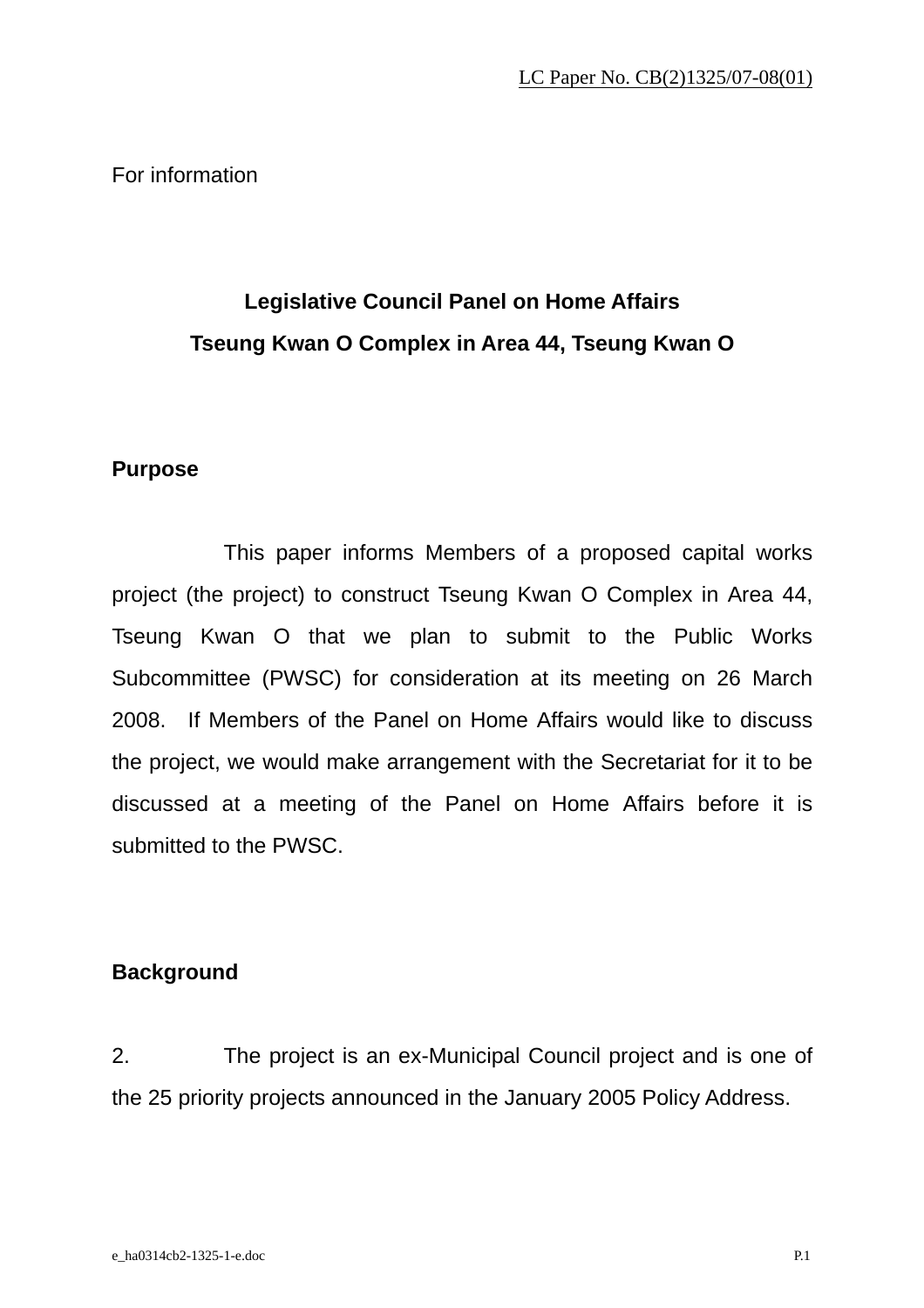## **Location of the Project Site**

3. The project site, with a total area of about 0.6 hectare, is located in Area 44, Tseung Kwan O. The project site is currently being used as a temporary sitting-out area and community garden under the management of the Leisure and Cultural Services Department (LCSD). A site plan is at the **Enclosure**.

## **Project Scope**

4. The proposed scope of the project includes –

## **I. Sports Centre for LCSD**

- (a) a multi-purpose main arena with two basketball courts or two volleyball courts or eight badminton courts with a seating capacity of about 1,200 spectators;
- (b) a multi-purpose activity room;
- (c) a table-tennis room;
- (d) a fitness room;
- (e) a children play room;
- (f) a reading corner;
- (g) an indoor running track; and
- (h) ancillary facilities including booking office, changing rooms,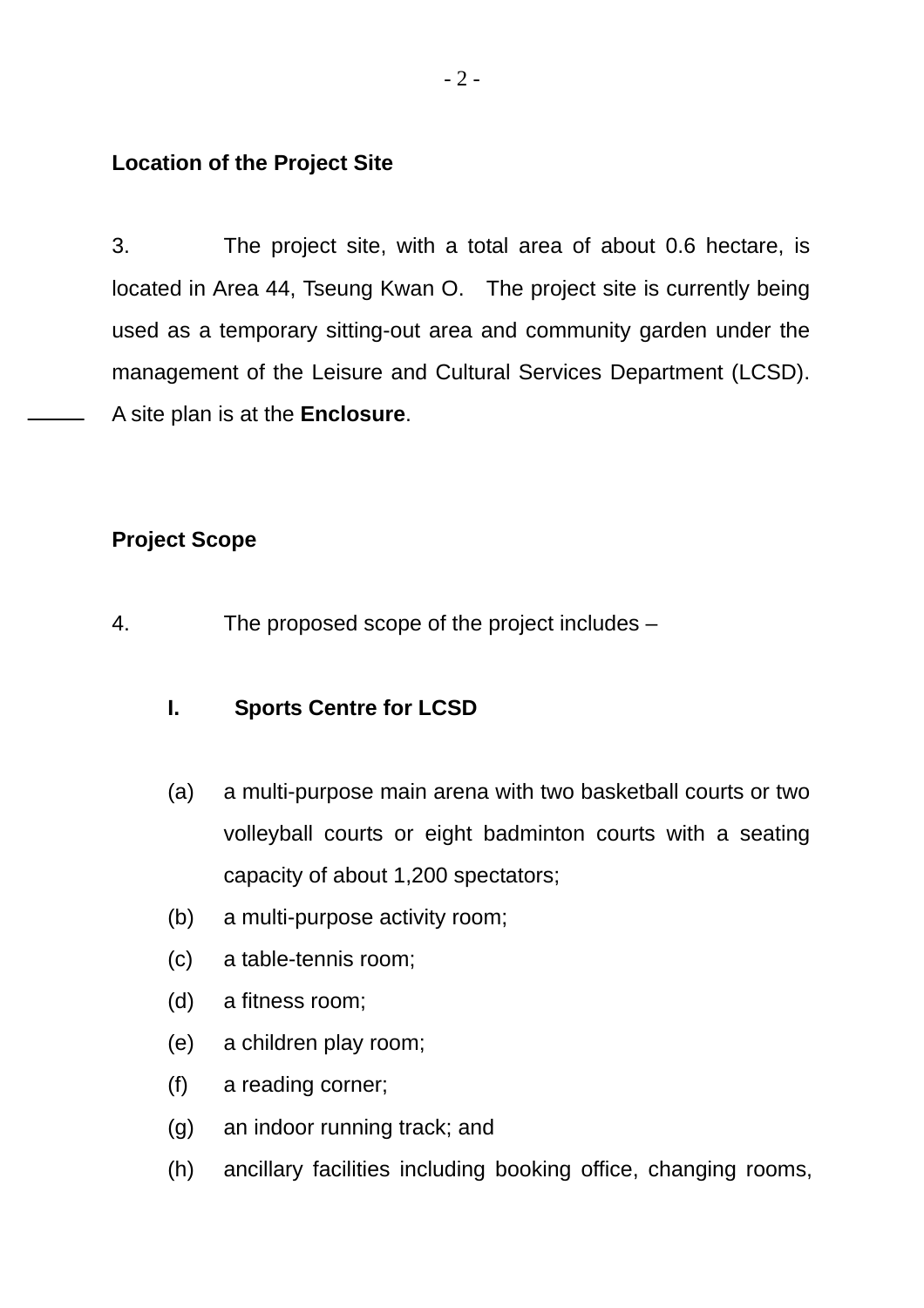toilets, first aid room, baby-care room, conference room / briefing room, management office, equipment store rooms, landscaped area, car parking spaces, etc.

# **II. Community Hall for the Home Affairs Department (HAD)**

- (a) a multi-purpose hall (with a seating capacity of 450) with stage;
- (b) a stage store room;
- (c) a stage meeting room;
- (d) male and female dressing rooms;
- (e) a conference room; and
- (f) ancillary facilities including management office, store room for office, toilets, parking spaces, etc.

### **III. Office Accommodation for HAD**

### **A. Sai Kung District Office (SKDO)**

- (a) staff cellular and open plan offices;
- (b) a library, meeting room, recreation room;
- (c) an interview room; and
- (d) ancillary facilities including store room, server room, pantry, toilets, etc.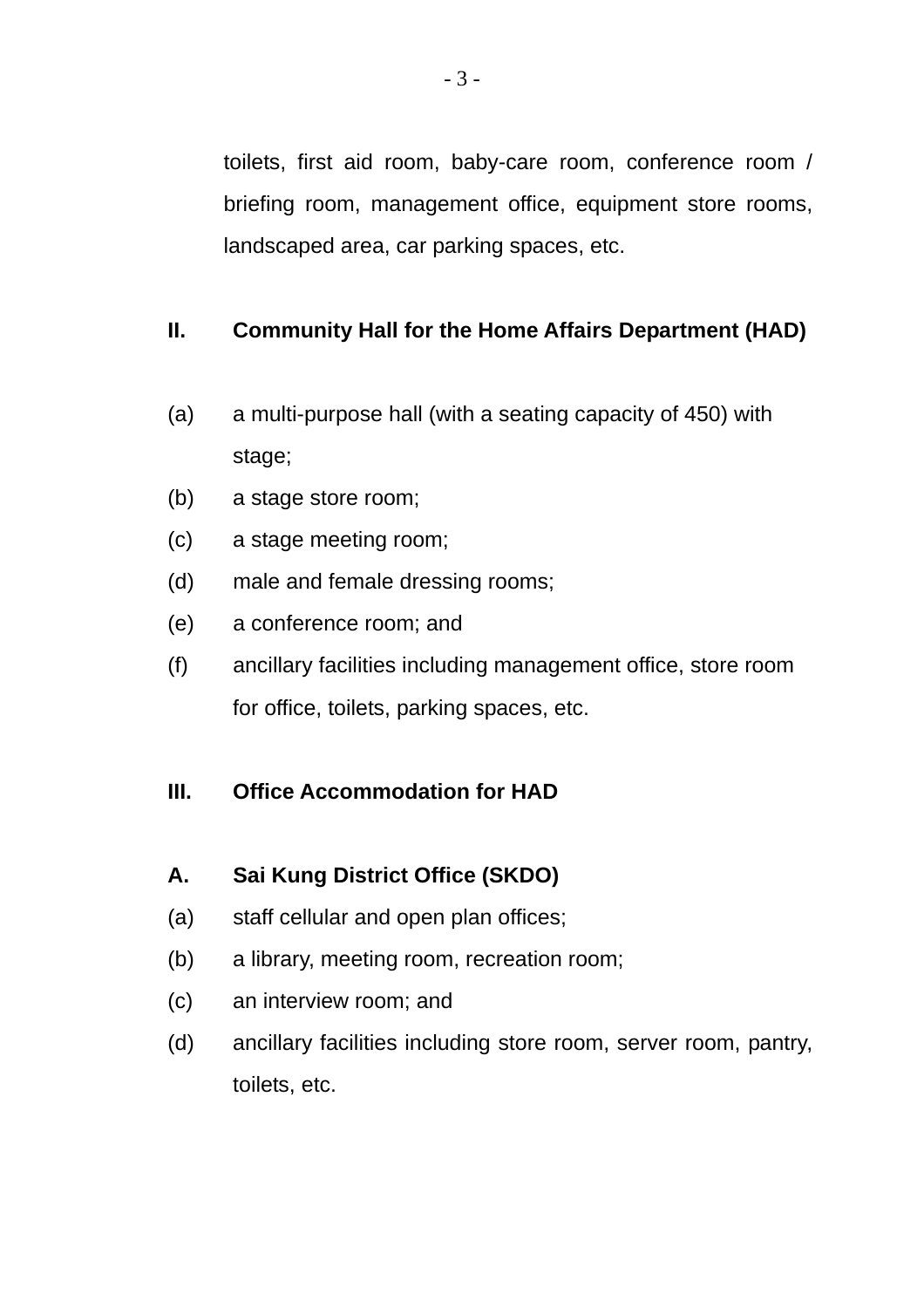# **B. Public Enquiry Service Centre (PESC)**

- (a) an open plan office and public enquiry service counter and waiting area;
- (b) an interview room; and
- (c) ancillary facilities including store room, toilet, etc.

# **C. Sai Kung District Council (SKDC)**

- (a) a conference room;
- (b) press / public area; and
- (c) cellular offices for SKDC Chairman, Vice-Chairman and members.

## **IV. Office Accommodation for LCSD**

- (a) shroff office and counter for booking leisure facilities and programmes;
- (b) staff cellular and open plan offices;
- (c) a conference room;
- (d) a LAN server room;
- (e) a store room for sports equipment, promotional and decoration materials and bulky horticultural equipment;
- (f) ancillary facilities including general storage, office equipment, pantry etc.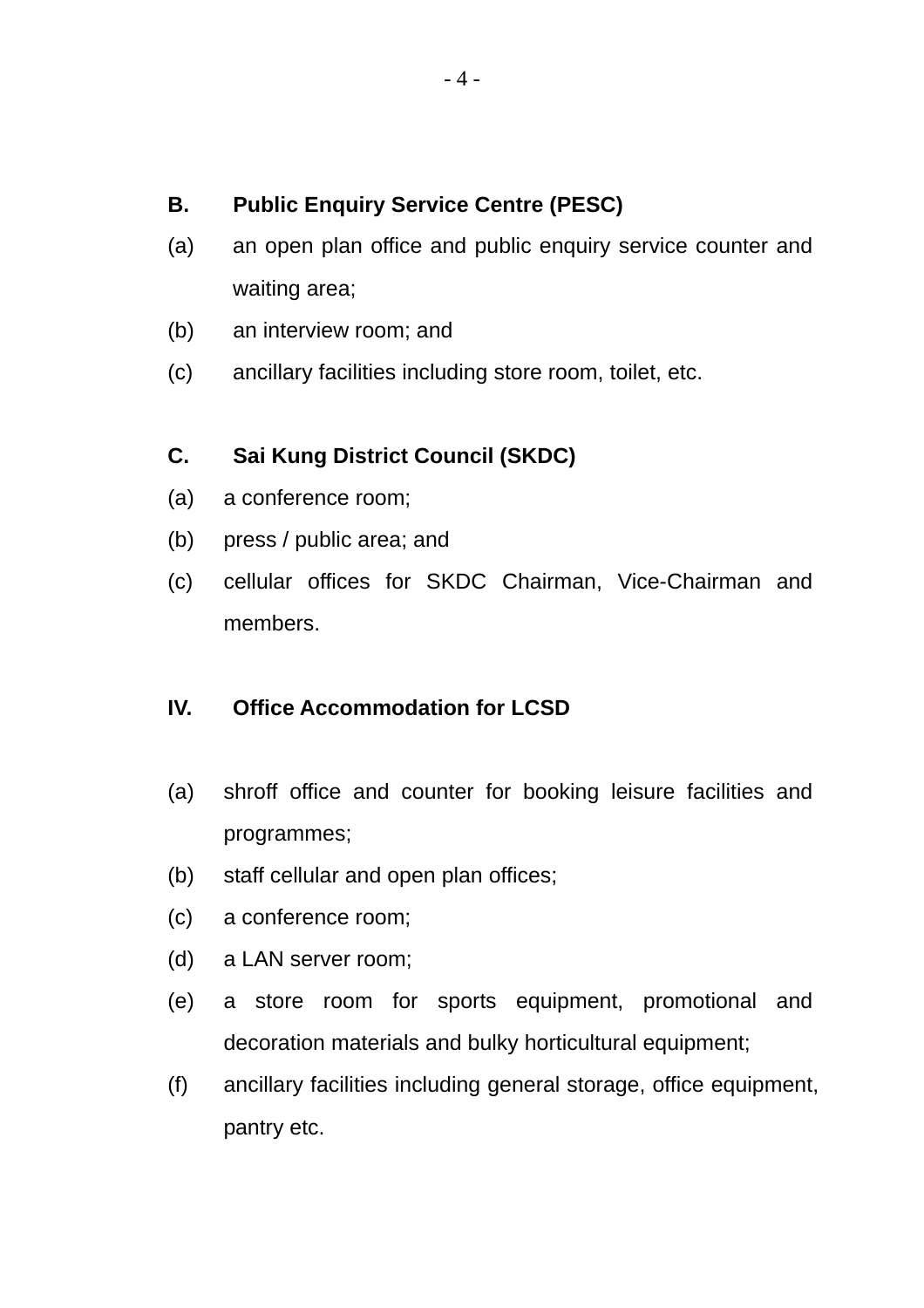# **V. Office Accommodation for the Food and Environmental Hygiene Department (FEHD)**

Offices for the Cleansing Section, Environmental Hygiene Section, Hawker and Market Section and Pest Control Section of the Sai Kung District Environmental Hygiene Office (SKDEHO).

### **Justifications**

### *Sports Centre*

5. Tseung Kwan O is a fast developing new town in Sai Kung District. At present, it has a population of about 353 300 which is expected to increase by about 18% to 417 000 by 2016. As a reference, the Hong Kong Planning Standards and Guidelines suggest a provision of six sports centres for the projected population in 2016. At present, there are three sports centres in Tseung Kwan O (and three additional sports centres including this one are under active planning). The utilization of the three existing sports centres, namely Tseung Kwan O Sports Centre, Tsui Lam Sports Centre and Po Lam Sports Centre is high. The project will help meet the continuous demand for sports centres in the densely populated new town.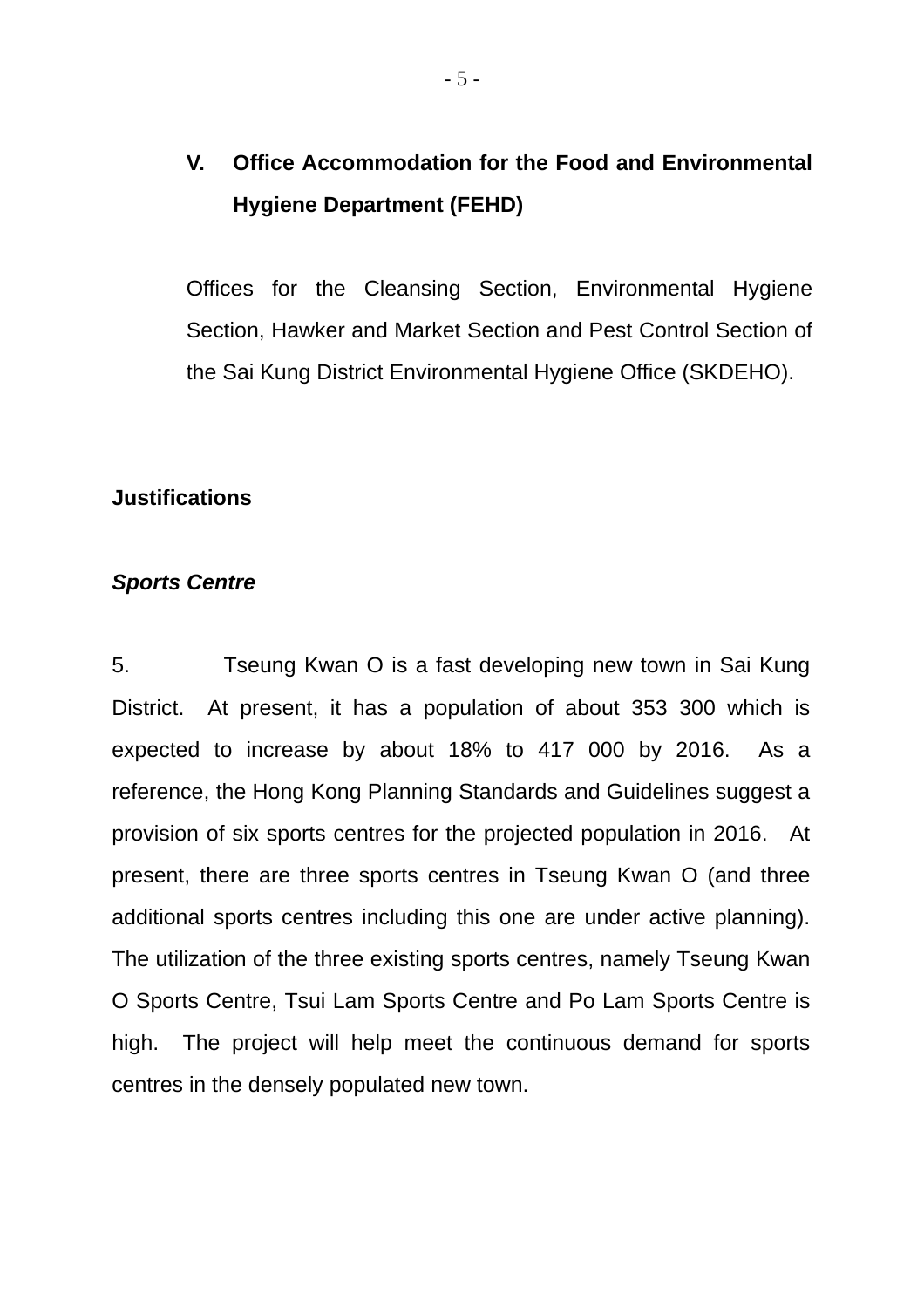6. There are a number of public and private housing estates in the vicinity of the project site, namely Ming Tak Estate, Hau Tak Estate, Chung Ming Court, Yu Ming Court, On Ning Garden, Fu Ning Garden, East Point City, Residence Oasis, Nan Fung Plaza, Maritime Bay, Hin Ming Court, Yuk Ming Court, Wo Ming Court and La Cite Noble and five primary schools and three secondary schools. It is expected that the sports facilities of the new Sports Centre would be well patronised by local residents and students.

### *Community Hall*

7. Tseung Kwan O is densely populated and there are new residential developments coming on stream in the foreseeable future. The proposed Community Hall will serve the Hang Hau area with a population of around 80 000.

8. Currently, there are 5 community halls/community centres in Sai Kung District, serving a population of 416 200. There is no community centre or community hall in the vicinity of the project site while the closest community centre, namely King Lam Neighbourhood Community Centre (KLNCC), is located in Po Lam area. The walking distance between the project site and KLNCC is around 25 minutes. The average utilization rate of KLNCC was 90% in 2007, which was much higher than the territory average of 75%. As such, KLNCC does not have spare capacity to serve residents in Hang Hau area.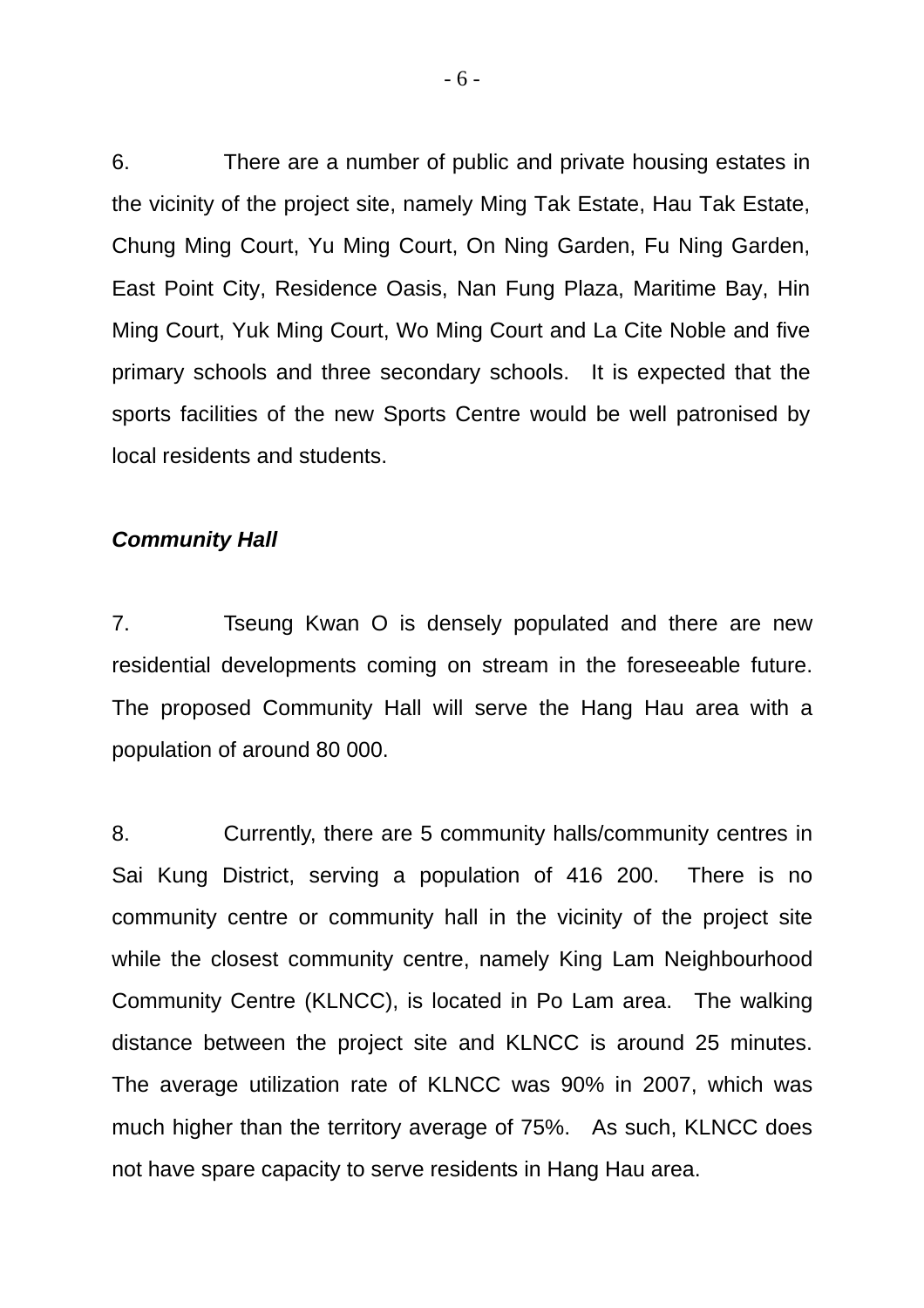9. At present, the three sports centres in Tseung Kwan O have a very high usage rate. Taking into account such a high usage and that the sports centres are not purpose-built for the organisation of community building programmes or seminars by local bodies, it would be undesirable to use the sports centres to serve community hall purposes for the population in the area.

10. There is a strong demand for community hall facilities in the area. The proposed Community Hall will serve some 80 000 residents from 13 public and private housing estates in Hang Hau. Apart from this, it is anticipated that about 13 Mutual Aid Committees, 10 Owners' Committees/Corporations, 22 schools and nurseries, 10 non-governmental organizations, some cultural and sports organizations as well as other kai fong organizations in Tseung Kwan O will use the proposed Community Hall. The lack of a community hall will adversely affect the public service and community building work in the district.

11. There is also a strong urge from SKDC members and the local community for a community hall to serve the residents in Hang Hau area.

### *Office Accommodation for HAD*

12. At present, SKDO main office is located at Sai Kung

- 7 -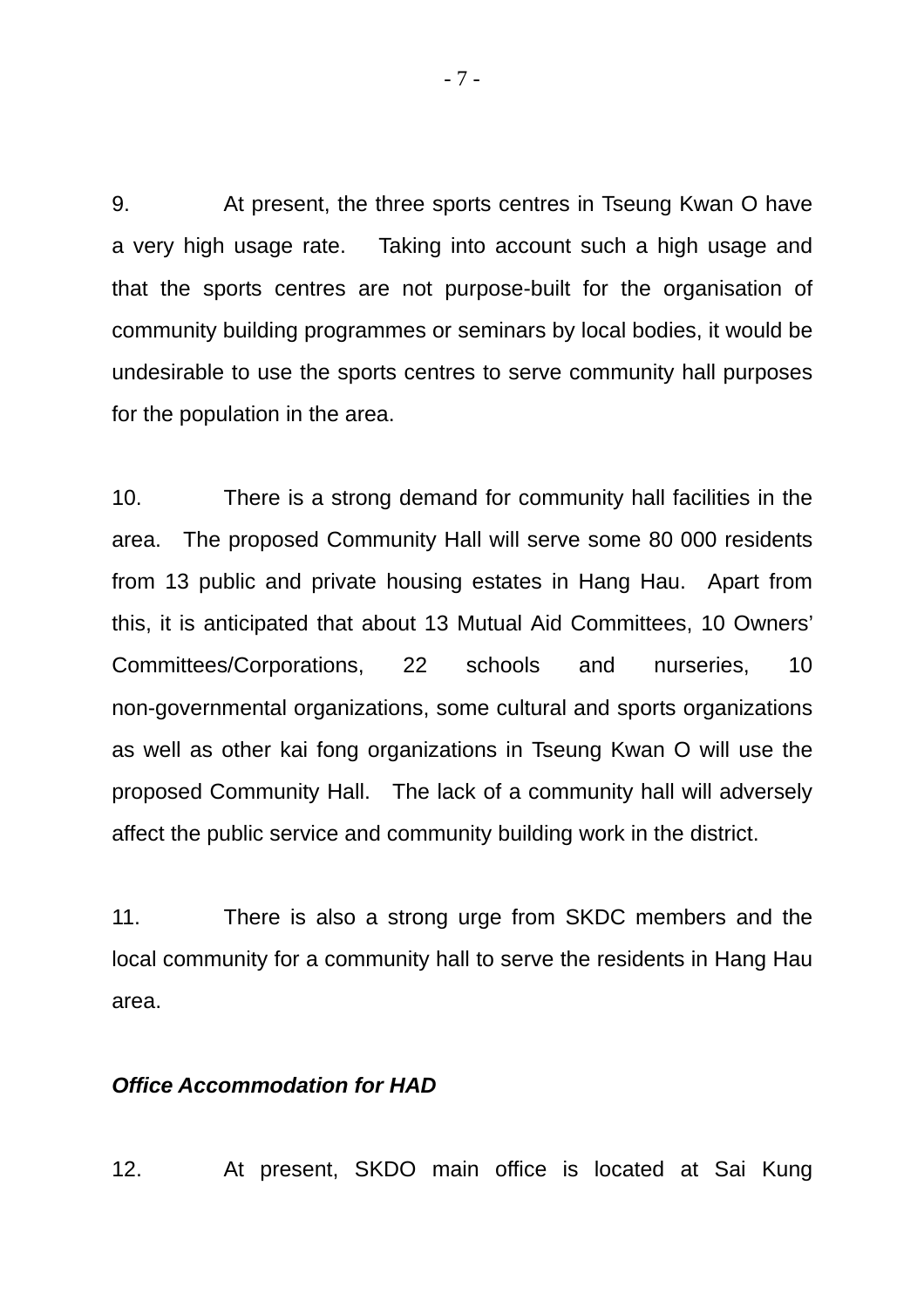Government Offices Building in the Sai Kung town while the Tseung Kwan O Sub-office and the PESC are situated in KLNCC in Tseung Kwan O.

13. Sai Kung District has a total population of 416 200 of which 353 300 (about 85%) are in Tseung Kwan O. It is therefore considered necessary to shift the base of operation of SKDO from Sai Kung town to Tseung Kwan O. This would facilitate the provision of better services for the residents of Tseung Kwan O new town, and enhance the effectiveness of district administration work. To achieve administrative efficiency, it is also desirable to co-locate the staff of Tseung Kwan O Sub-office and PESC under one roof.

14. With the exception of the Sai Kung Liaison Team (occupying an area of 80m<sup>2</sup>) which will remain in Sai Kung Government Offices Building on operational grounds to provide liaison and other services to residents of Sai Kung town and the rural areas, we plan to reprovision the entire SKDO to Tseung Kwan O, including the SKDC Conference Room and the SKDC Secretariat.

15. The proposed co-location to the Tseung Kwan O Complex will achieve savings in staff management costs and administration overheads.

16. The PESC provides enquiry and other services such as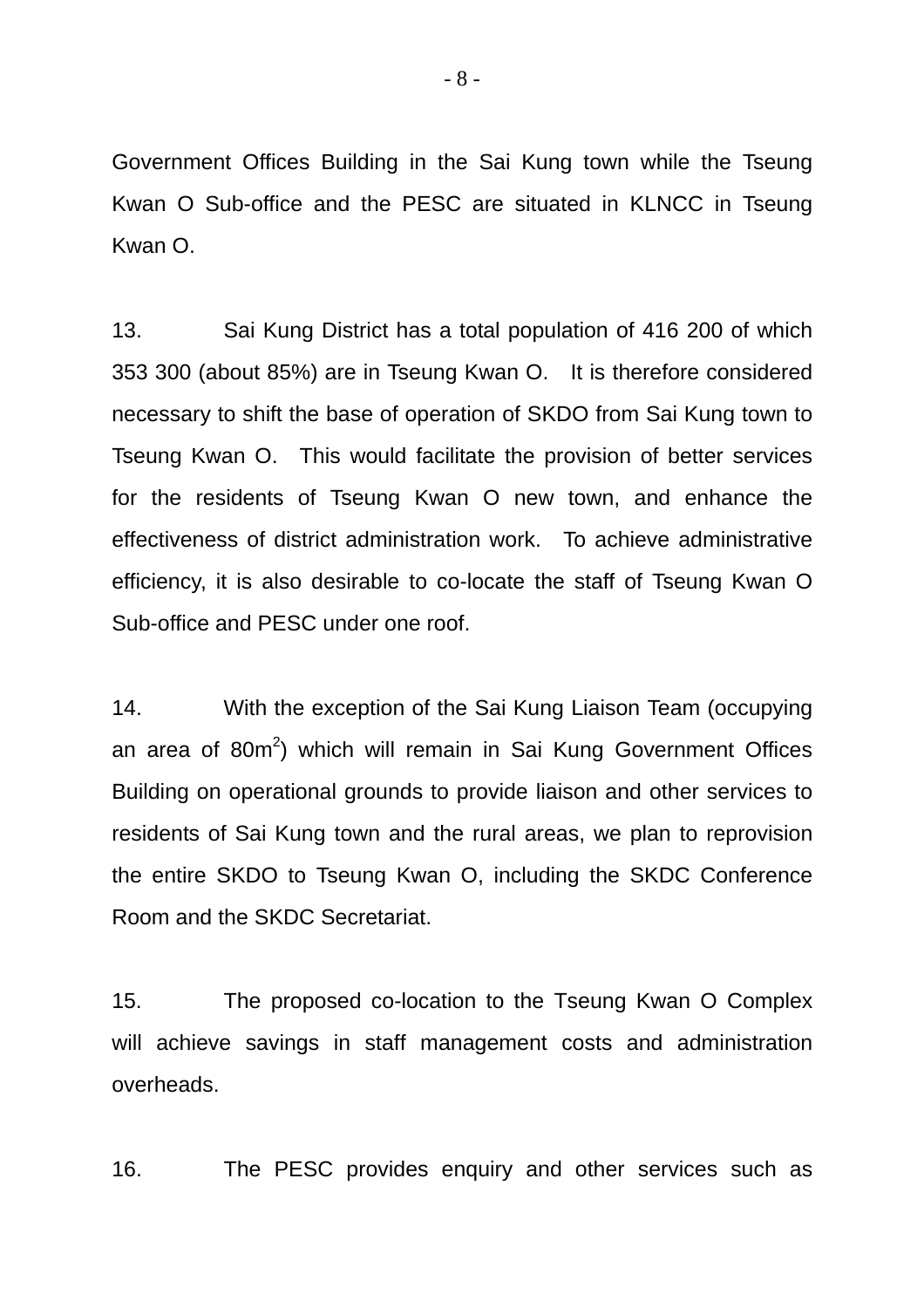statutory declaration and free legal advice scheme to public. Government publications and leaflets are also displayed and made available at the PESC for public collection.

#### *Office Accommodation for LCSD*

17. The existing Sai Kung District Leisure Services Office (SKDLSO) is located at Sai Kung Government Offices Building in Sai Kung town and is geographically separated from Tseung Kwan O new town which has the bulk of the population (about 85 %) of Sai Kung District. In view of the rapid development and population growth of Tseung Kwan O and that most of the major leisure and cultural facilities are located thereat; there is a genuine need of relocating the SKDLSO from Sai Kung town to Tseung Kwan O to facilitate effective district management of leisure and sports facilities. Counter services for booking of leisure facilities and programmes will continue to be provided at the Sai Kung Tennis Courts in Sai Kung town.

#### *Office Accommodation for FEHD*

18. At present, SKDEHO is located at Sai Kung Government Offices Building in Sai Kung town. To serve the community in Tseung Kwan O, FEHD also runs a Tseung Kwan O sub-office at Tsui Lam Estate. To keep pace with the rapid growth and development in Tseung Kwan O and to better serve the majority of the population of Sai Kung

- 9 -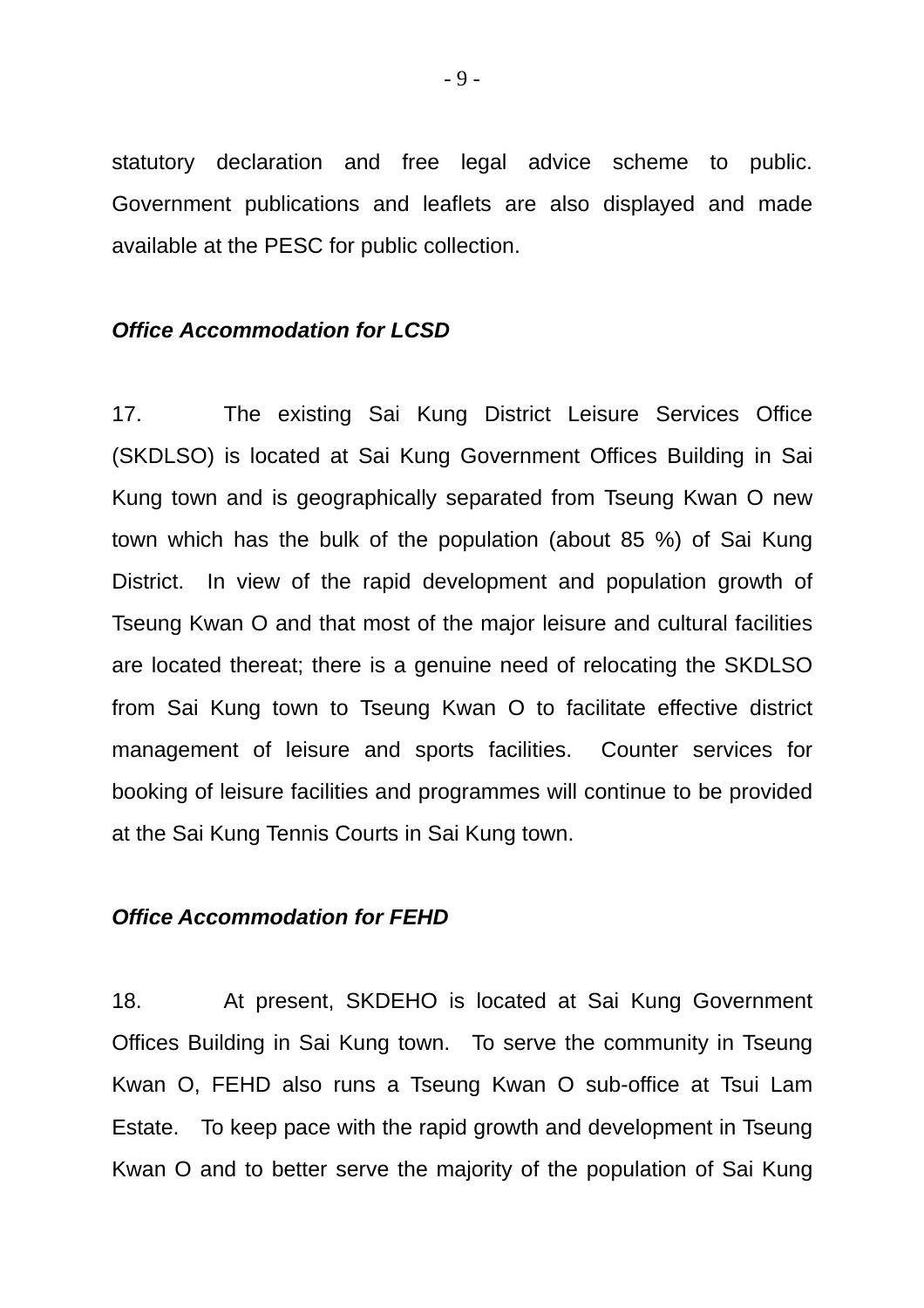District, it is necessary to have a dedicated office in Tseung Kwan O to facilitate the conduct of inspection, operation and enforcement action in a more efficient manner. Hence, it is proposed to re-locate the SKDEHO to Tseung Kwan O Complex. A sub-office will be retained in Sai Kung Government Offices Building to maintain service in Sai Kung town.

### **Project Estimate and Implementation Plan**

19. The estimated cost of the project is \$460 million in September 2007 prices.

20. Subject to funding approval by the Finance Committee, the construction is expected to commence in October 2008 for completion in May 2011.

### **Public Consultation**

21. We consulted the Culture, Recreation and Sports Committee of SKDC on the proposed scope of facilities of the sports centre on 30 September 2005. Members supported the scope.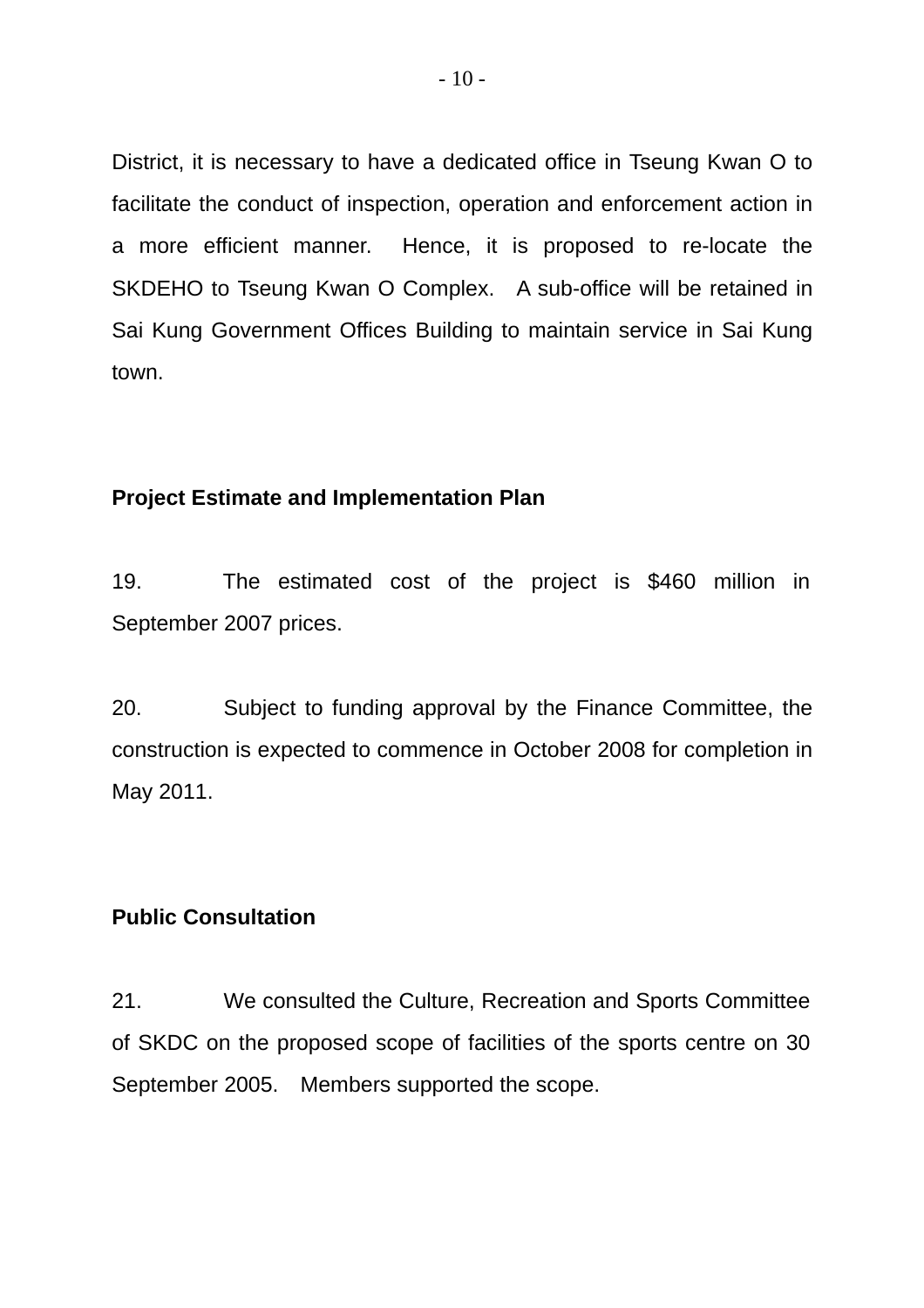22. We consulted the District Facilities Management Committee of SKDC on the conceptual layout of the project on 12 February 2008. Members strongly supported the project and urged for its early implementation.

## **Way Forward**

23. We intend to submit the project to the Public Works Subcommittee of the Finance Committee for consideration at its meeting on 26 March 2008.

# **Advice Sought**

24. Members are invited to support the implementation of the project.

Home Affairs Bureau March 2008